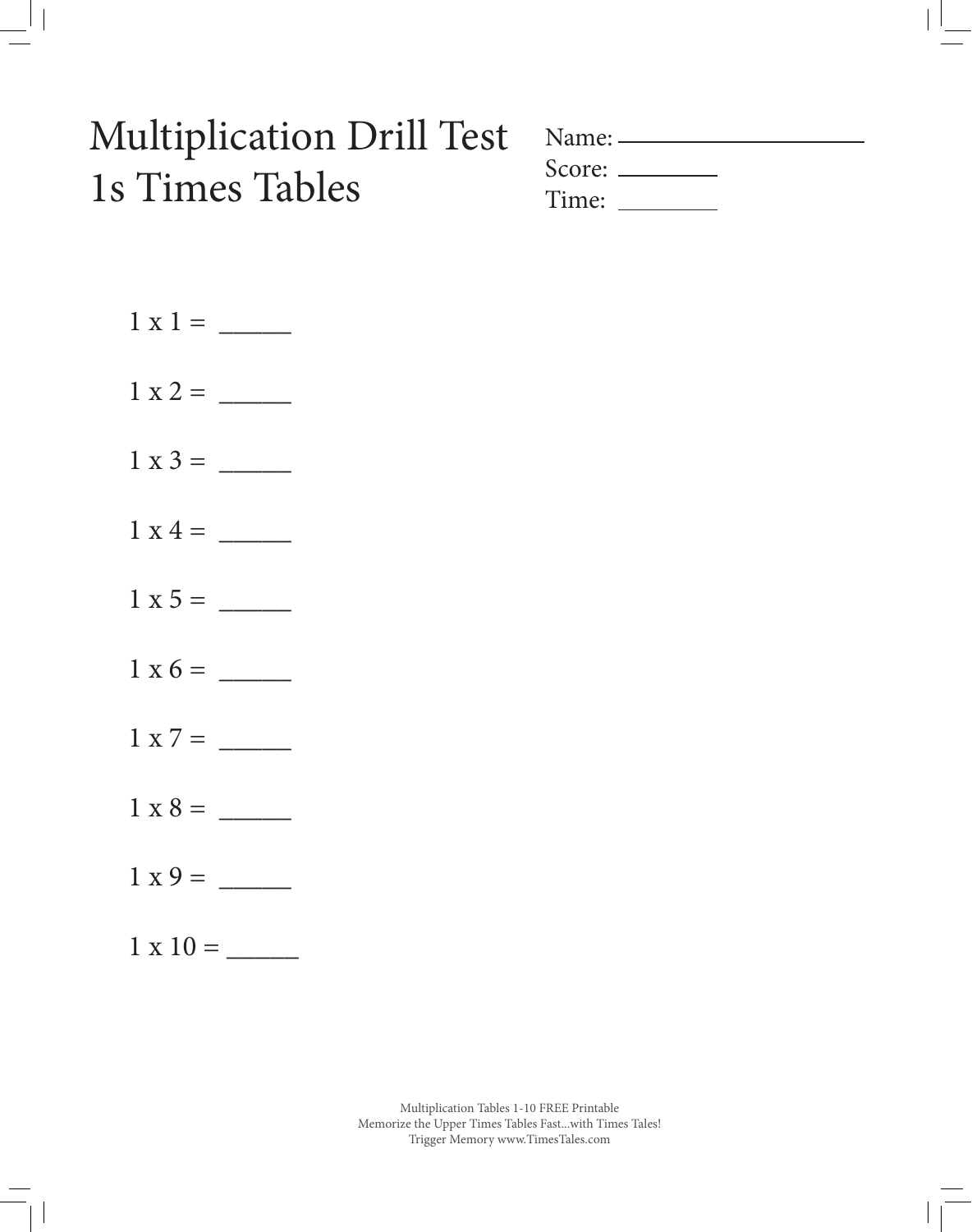#### Multiplication Drill Test 2s Times Tables

| $Name:$ —     |  |
|---------------|--|
| $Score: \_\_$ |  |
| Time:         |  |

 $2 \times 1 = \_$ 2 x 2 = \_\_\_\_\_  $2 x 3 = \_$  $2 \times 4 = \_$ 2 x 5 = \_\_\_\_\_ 2 x 6 = \_\_\_\_\_  $2 x 7 = \_$ 2 x 8 = \_\_\_\_\_  $2 x 9 = \_$  $x 10 = \_$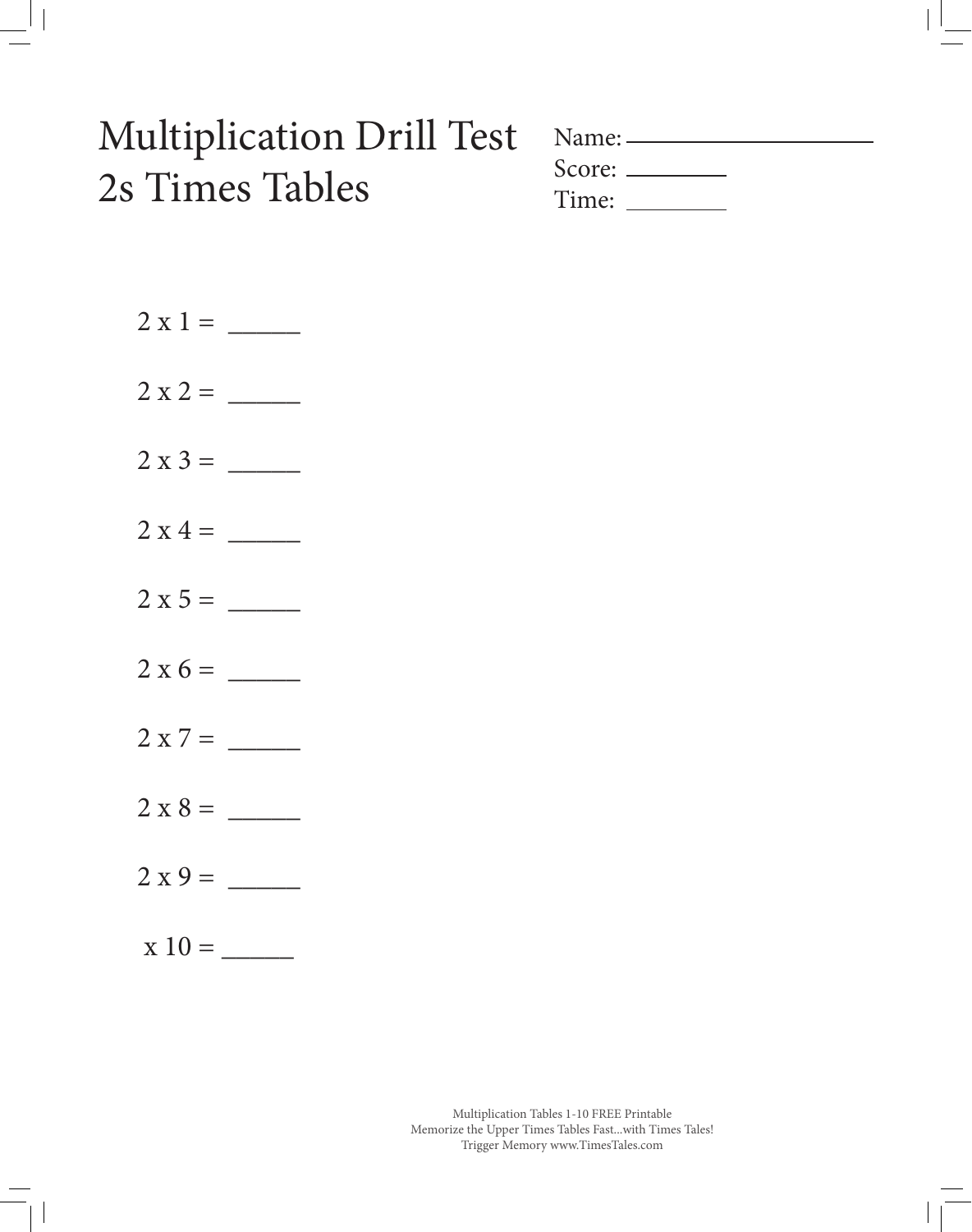#### Multiplication Drill Test 3s Times Tables

|       | $Name: \_\_\_\_\_\_\_\_\_\_\_\_\_\_\_\_\_\_\_$ |
|-------|------------------------------------------------|
|       | Score: $\_\_$                                  |
| Time: |                                                |



3 x 10 = \_\_\_\_\_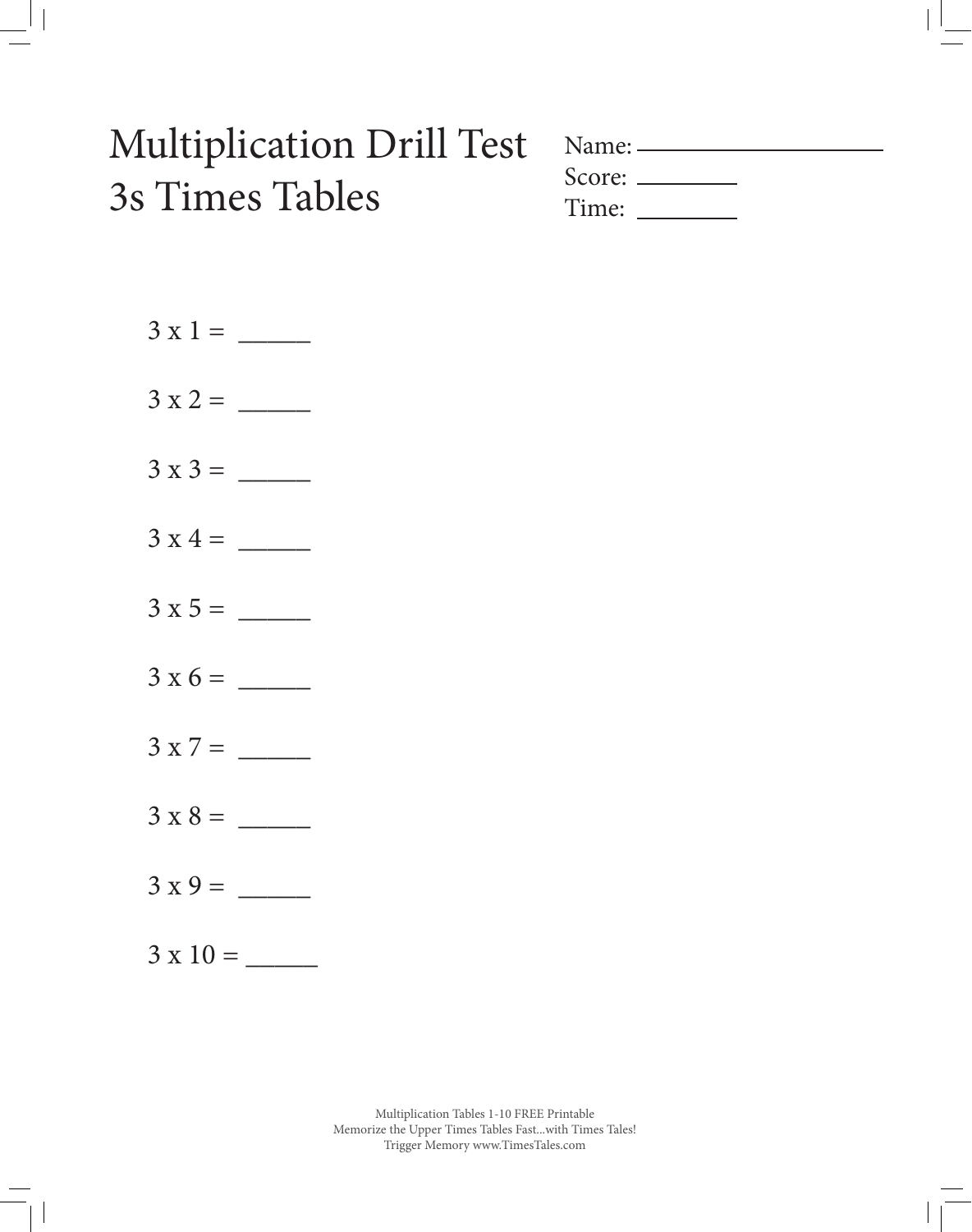#### Multiplication Drill Test 4s Times Tables

| Name: ——      |  |  |
|---------------|--|--|
| Score: ______ |  |  |
| Time:         |  |  |

4 x 10 = \_\_\_\_\_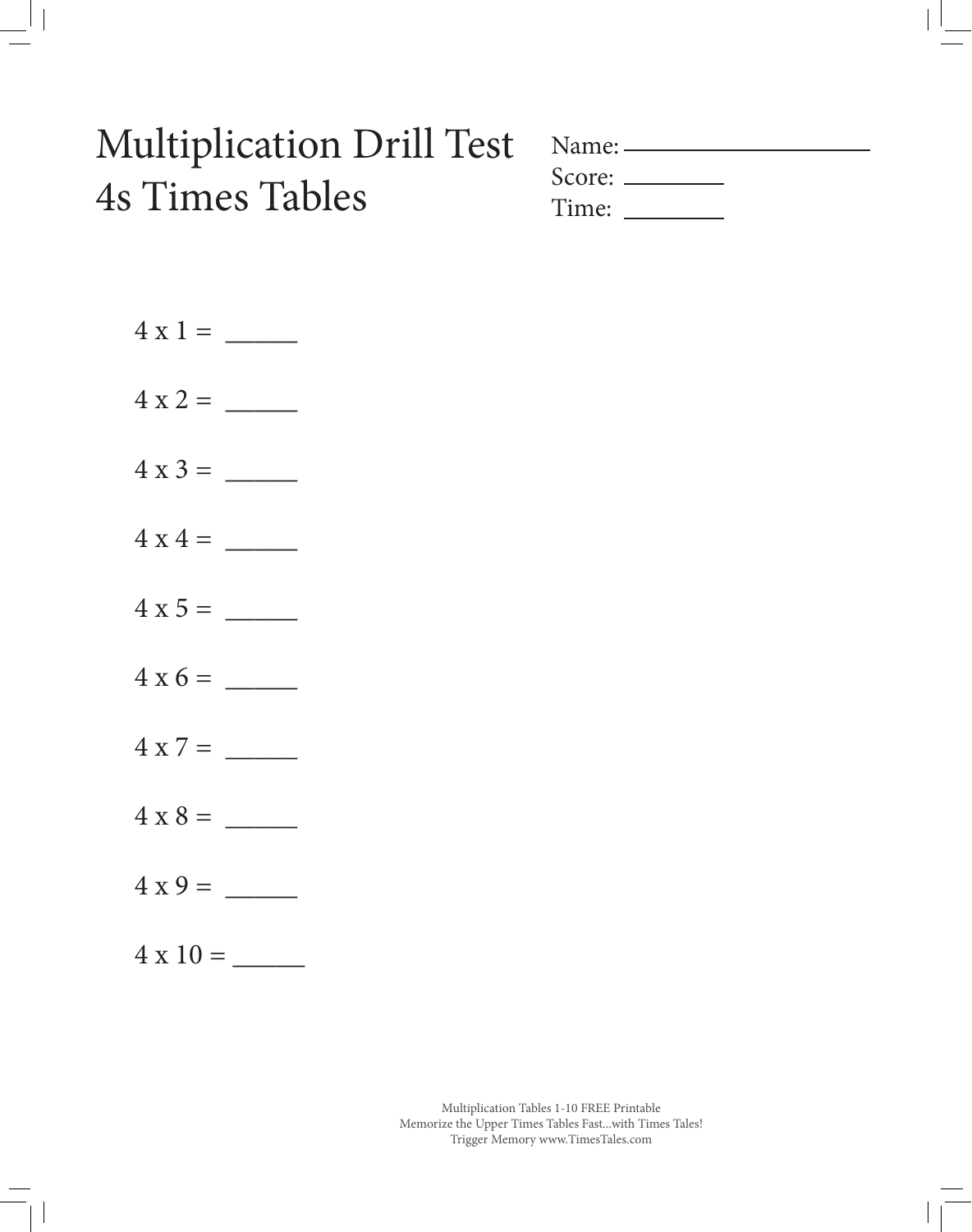# Multiplication Drill Test 5s Times Tables

| Name: — |               |  |
|---------|---------------|--|
|         | Score: $\_\_$ |  |
|         | Time: Time:   |  |

| $5x4 =$ |  |
|---------|--|
|         |  |
|         |  |
|         |  |
|         |  |
|         |  |
|         |  |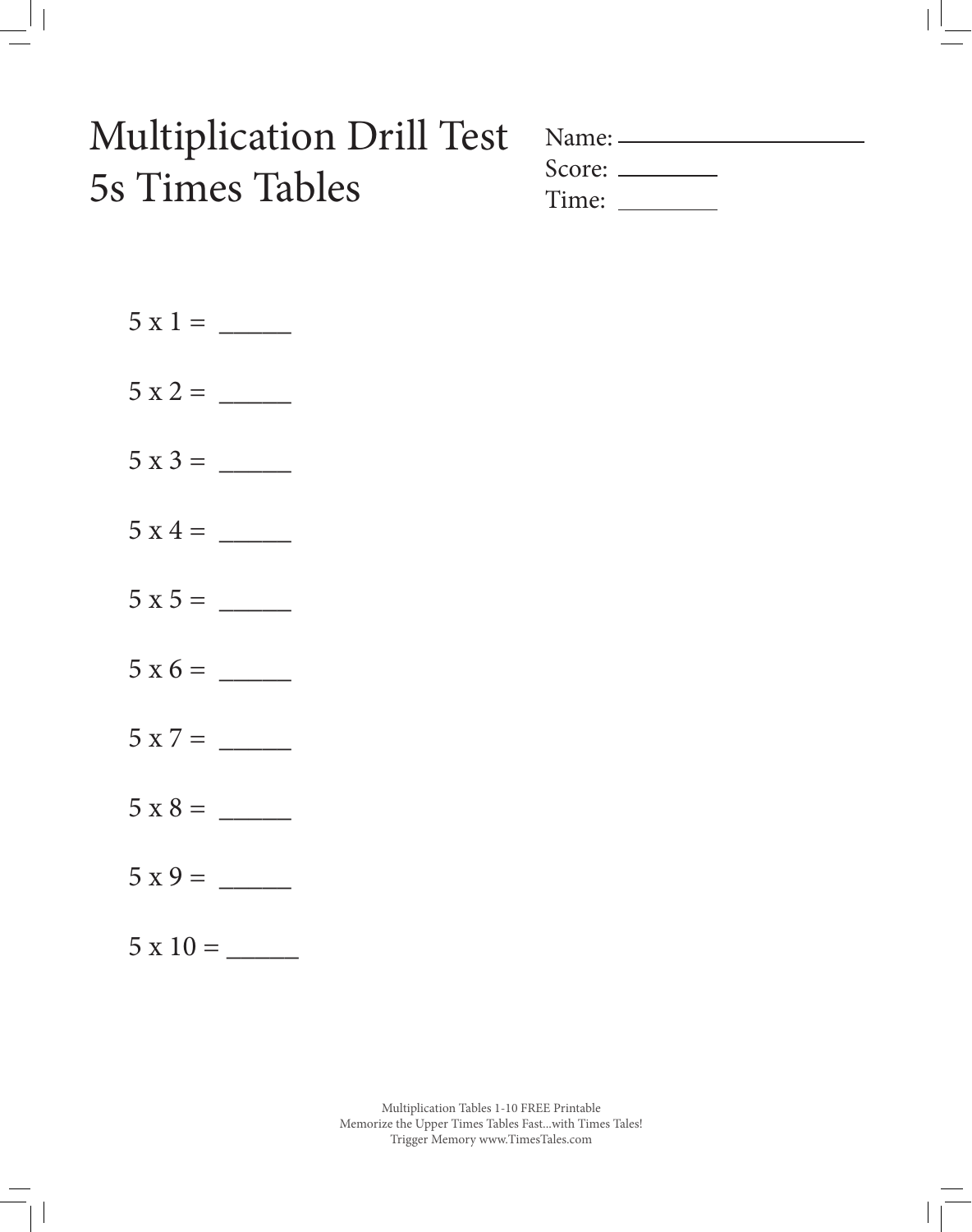## Multiplication Drill Test 6s Times Tables

| Name: — |  |  |
|---------|--|--|
|         |  |  |
| Time:   |  |  |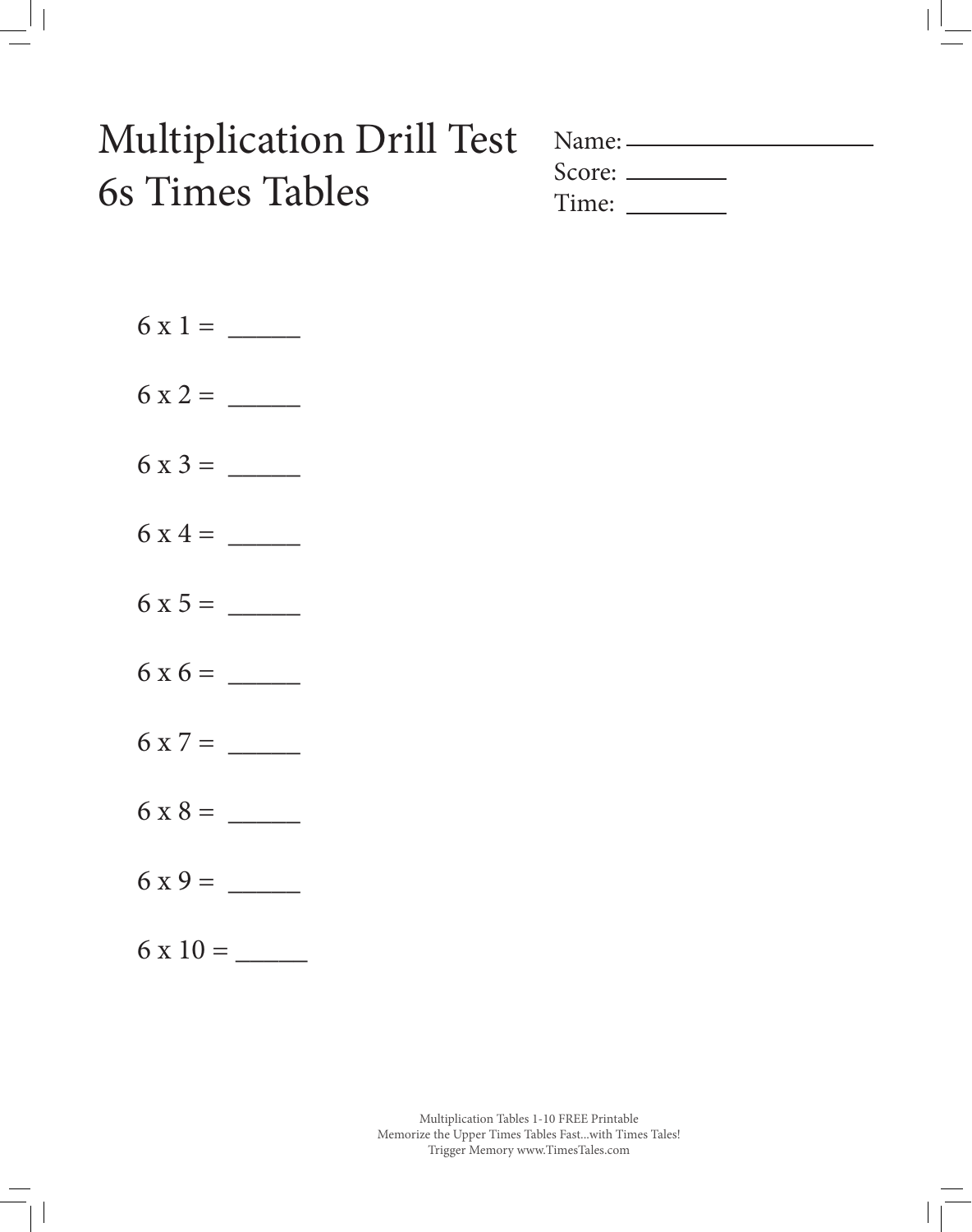## Multiplication Drill Test 7s Times Tables

| $Name:$ — |  |
|-----------|--|
|           |  |
| Time:     |  |

| $7 \times 9 =$ |
|----------------|
|                |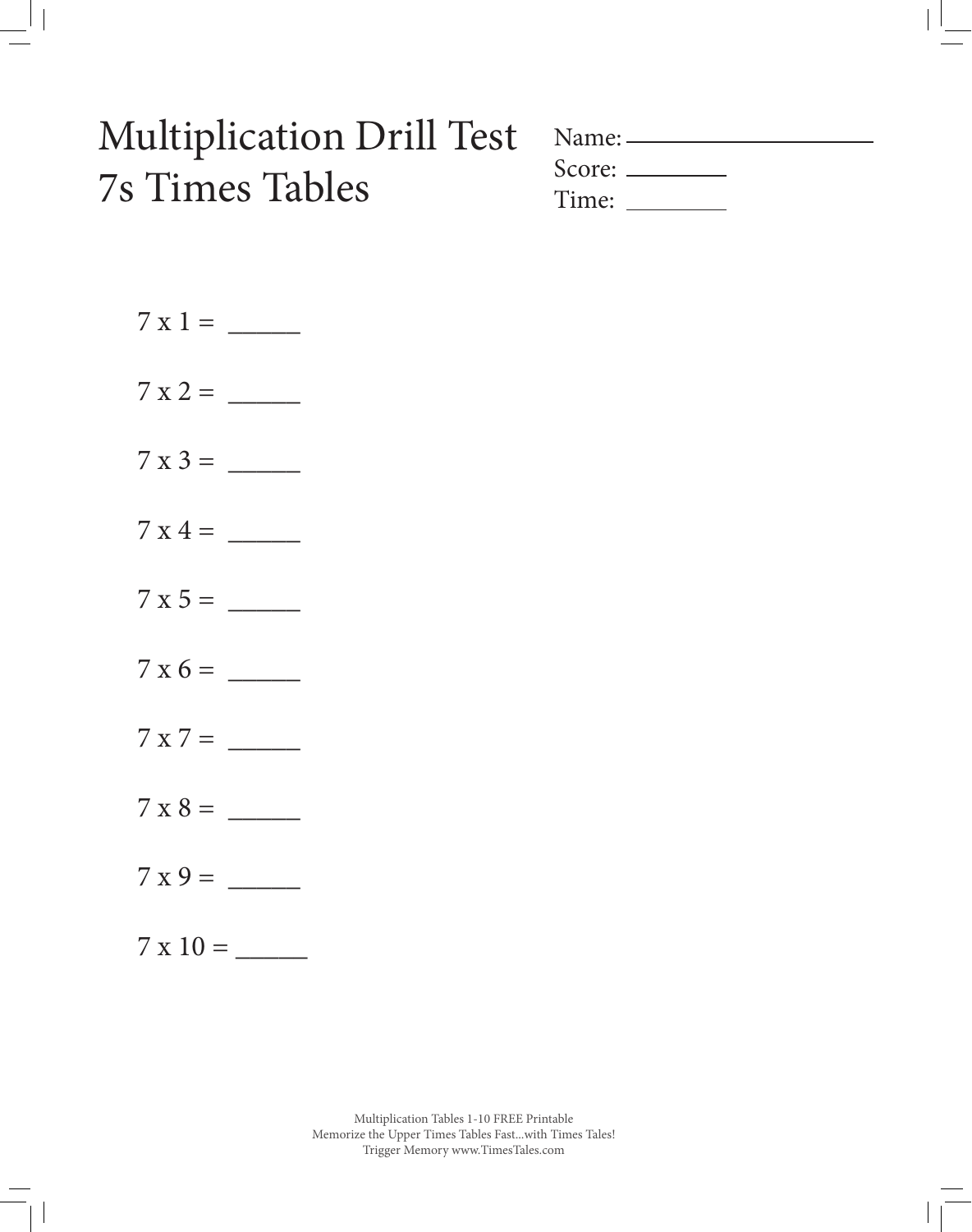## Multiplication Drill Test 8s Times Tables

| Name: $\equiv$ |               |  |
|----------------|---------------|--|
|                | Score: $\_\_$ |  |
|                | Time:         |  |

8 x 1 = \_\_\_\_\_ 8 x 2 = \_\_\_\_\_  $8 x 3 = \_$  $8 \times 4 = \_$ 8 x 5 = \_\_\_\_\_ 8 x 6 = \_\_\_\_\_ 8 x 7 = \_\_\_\_\_ 8 x 8 = \_\_\_\_\_ 8 x 9 = \_\_\_\_\_ 8 x 10 = \_\_\_\_\_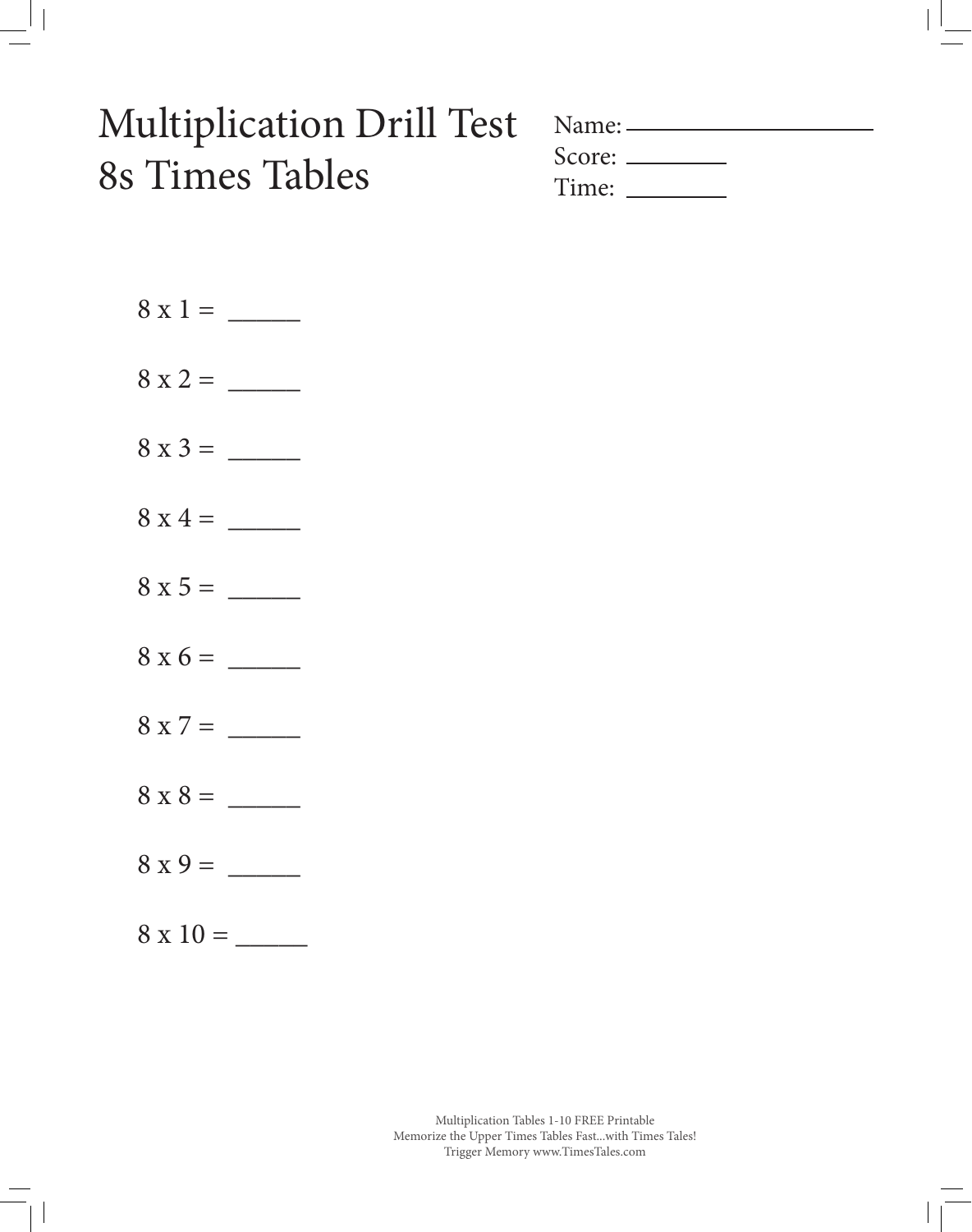## Multiplication Drill Test 9s Times Tables

| Score: $\_\_$ |  |  |
|---------------|--|--|
| Time:         |  |  |